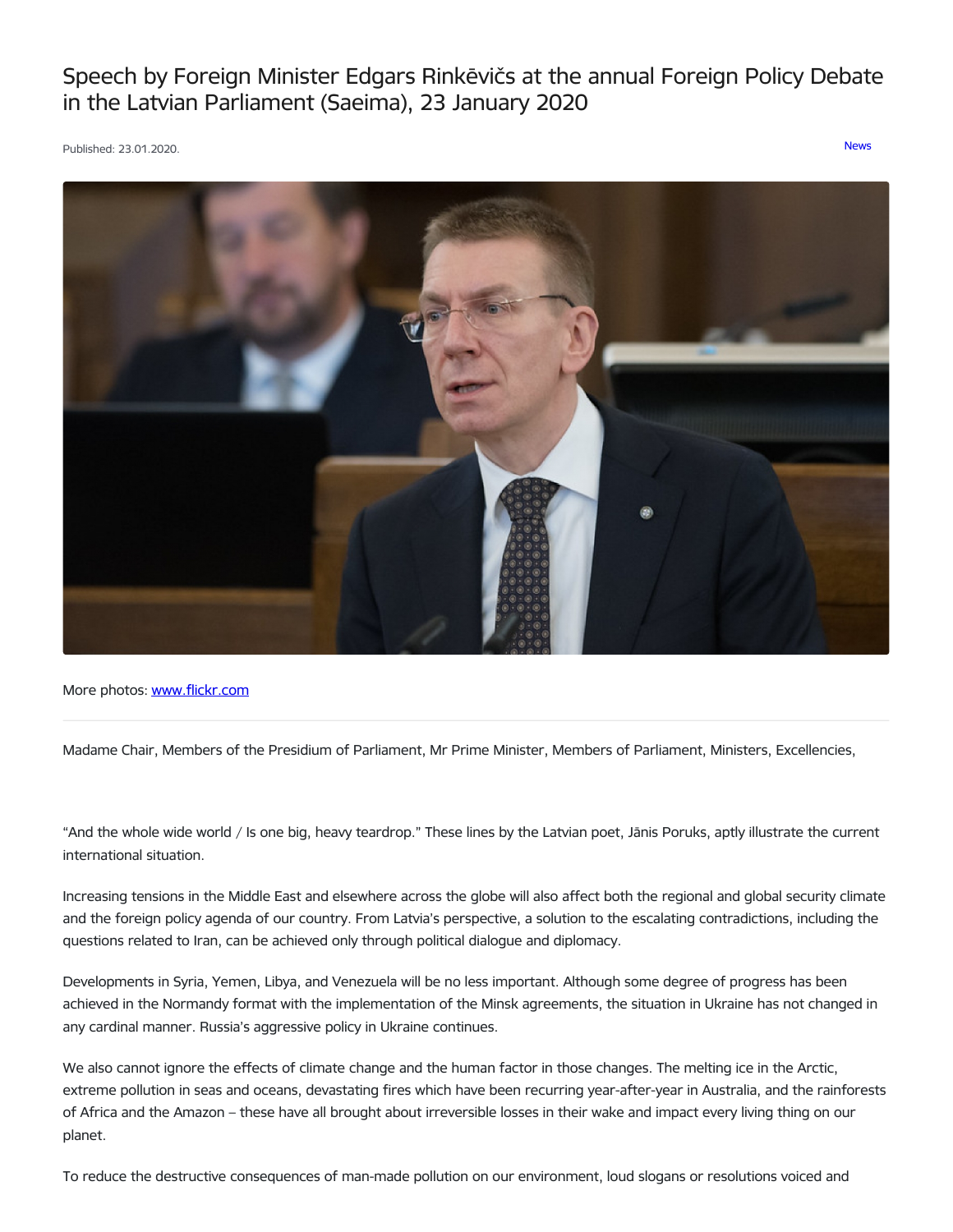adopted by politicians and diplomats are not enough. The only solution is solidarity and a common understanding of the leaders and communities of all countries on the need to safeguard our planet from extinction. With this in mind, the European Commission's proposals for the European Green Deal to achieve a real climate neutrality are worth supporting.

The increasing involvement of China in global processes creates both opportunities and challenges. China is investing intensively in Europe's critical infrastructure, gaining control over companies and increasing its presence in Europe's neighbourhood, the Arctic and Africa. China is simultaneously a partner and rival to Europe.

"World peace cannot be safeguarded without the making of creative efforts proportionate to the dangers which threaten it." These words from the Declaration by Robert Schuman, "The Father of Europe", should be at the core of the work of any politician and diplomat as we mark the Schuman Declaration's seventieth anniversary in 2020.

Regardless of how dramatic the past year might seem, it is exactly those aspirations and efforts made to preserve the international order, security and peace that will be of special need in the year ahead for regional and global players, including the European Union, the United States of America, China, India, and Russia.

# Dear colleagues,

A year ago on this same date, the Saeima approved the government of Prime Minister Krišjānis Kariņš. One of the key words in the Cabinet declaration setting out the new government's intended activities is "security". And the word was not chosen at random. Security is especially relevant when thinking about Latvia's socio-economic and financial stability, not to mention military security, and the internal and external aspects of security.

The goal of Latvia's foreign policy remains unchanged: to strengthen Latvia's security and welfare by promoting stability, security and predictability of regions important to Europe and in its geographical proximity.

Latvia's foreign policy doctrine is based on the following elements:

First, to actively shape the European Union as a geopolitical player which can influence both global and regional processes. The European Union should become a powerhouse of values, climate action and security. We must be able to project stability in our neighbourhood. The European Union must continue to strengthen its security capacity.

Second, the United States of America remains our strategic Ally in political, economic and social matters alike. Security in Europe, the Baltic region and Latvia is not possible without the U.S. presence. We will make every effort to strengthen the transatlantic link with the U.S. and Canada. We will support initiatives that support cooperation with our North American Allies and Europe; we see great potential in, for instance, the Three Seas Initiative.

Third, Latvia strongly advocates compliance with international law and abiding by the principles of the rule of law in international relations.

Fourth, we stand up for all-embracing political and economic cooperation in the Nordic and Baltic region.

Fifth, we promote expanding the space of stability and security into Europe's eastern and southern neighbourhood. We support the enlargement of both the European Union and NATO, provided that all criteria have been met considering that this would be of benefit both to us and to the candidate countries.

Finally, we are prepared for cooperation with countries with which we have major differences of opinion because we believe that an open and honest dialogue based on mutual respect is the basis for building relations. This does not mean compromising on matters of principle.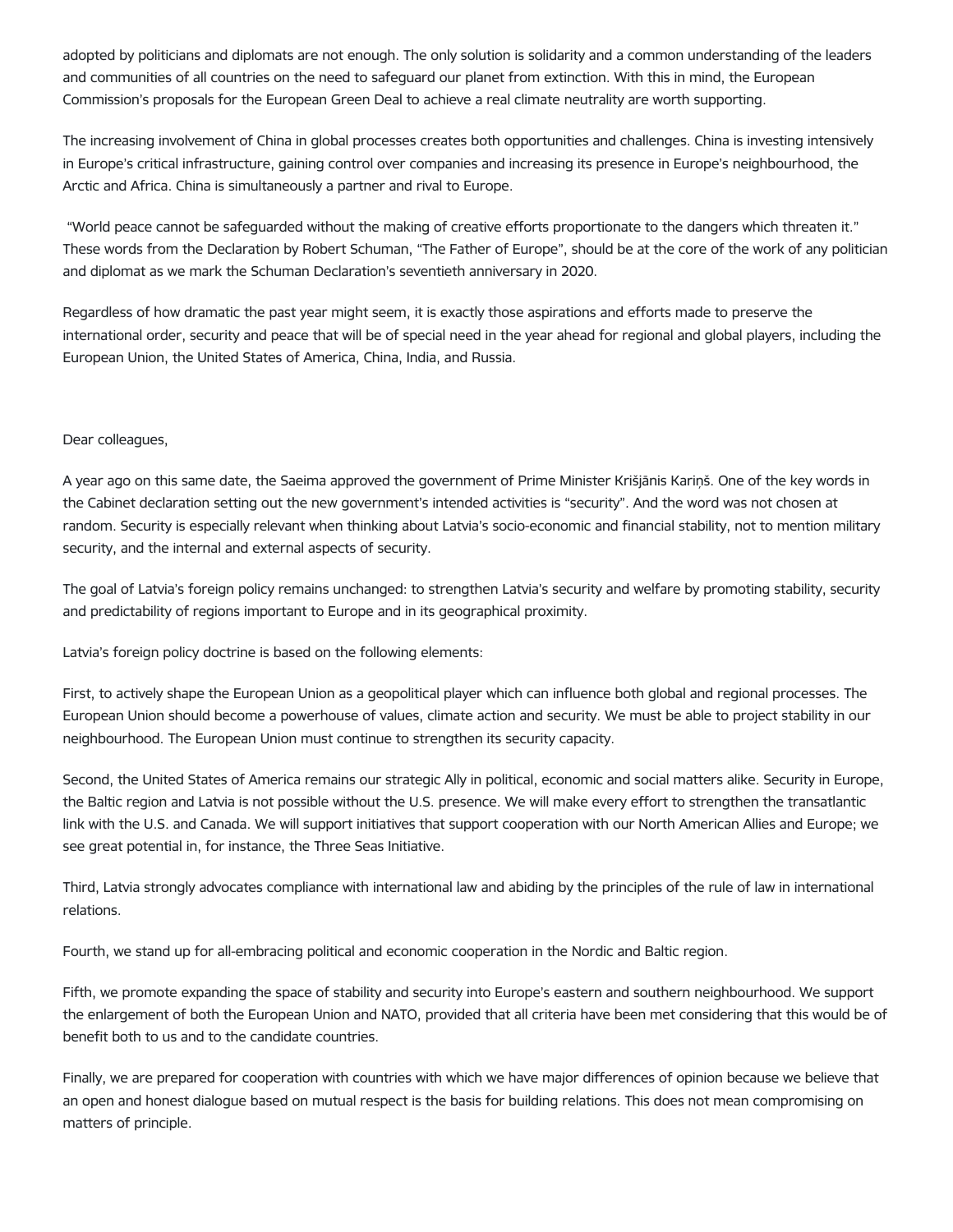Ladies and Gentlemen,

Latvia's active membership in international organisations, especially the United Nations, the European Union, NATO, and the Organisation for Economic Cooperation and Development (OECD) is one of the instruments for strengthening the sovereignty, rule of law, security and augmenting the economic growth of our country.

Our strategic partner, the United States of America, is providing invaluable and indispensable support for our defence. So do our Allies from other member states of NATO and the European Union, especially Canada, as well as Spain, Poland, Italy, Slovakia, the Czech Republic, Slovenia, Albania, and Montenegro.

Since Latvia restored its independence, the practical engagement of the U.S. in the strengthening of security in our region has never been so deep and strongly felt as at present. Let me take this opportunity to thank our friends and Allies for the strengthening of Latvia's security!

Esteemed Members of Parliament,

There is no doubt that after Brexit, both the European Union and the United Kingdom will have to undergo institutional and political transformation; that said, the factor must not affect the further unity of the European Union on pivotal issues.

Latvia will be supporting animated efforts by the European Union to reach an agreement onfuture relationship with the United Kingdom, since it is important for Latvia to forge close relations with the United Kingdom in view of our security and economic interests and the sizeable community of Latvian nationals living and working there.

Whatever someone would like to think, after Brexit, the EU will not become a historical artefact. It will not be displayed alongside other exhibits in the House of European History in Brussels centre, quoting a now legendary British politician who said, "I was the future once". Therefore, we must invest much effort in shaping Europe's future.

Here I pin high hopes on the organisation of a conference on the future of Europe. In our discussions, let us not forget Schuman's words, "Europe will not be made all at once, or according to a single plan. It will be built through concrete achievements...."!

# Ladies and gentlemen,

Latvia has been member of the European Union for more than fifteen years. The time has come when we are experienced and able enough not only to pursue the European Union's policies but also to influence them in line with Latvia's interests. Latvia is a leader in several areas of countering disinformation and of cybersecurity.

With the new European Commission at the helm, new political priorities have been defined: a European Green Deal, an economy that works for people, a Europe fit for a digital age, and a stronger Europe in the world.

Latvia supports the enlargement of the European Union, which corresponds to Latvia's long-term interests and guarantees the strengthening of democracy and the rule of law, security and stability in our neighbourhood. Of course, the European Union has its borders. It is not without its limits. The European Union's enlargement policy must be open to the countries that meet the enlargement criteria, especially North Macedonia and Albania.

Latvia will continue supporting our friends from the Eastern Partnership countries – Armenia, Azerbaijan, Belarus, Georgia, Moldova, and Ukraine. Latvia will continue advocating for the resolution of frozen conflicts and honouring the principle of territorial integrity of states. Latvia will also firmly and consistently pursue the policy of non-recognition of the illegal annexation of Crimea.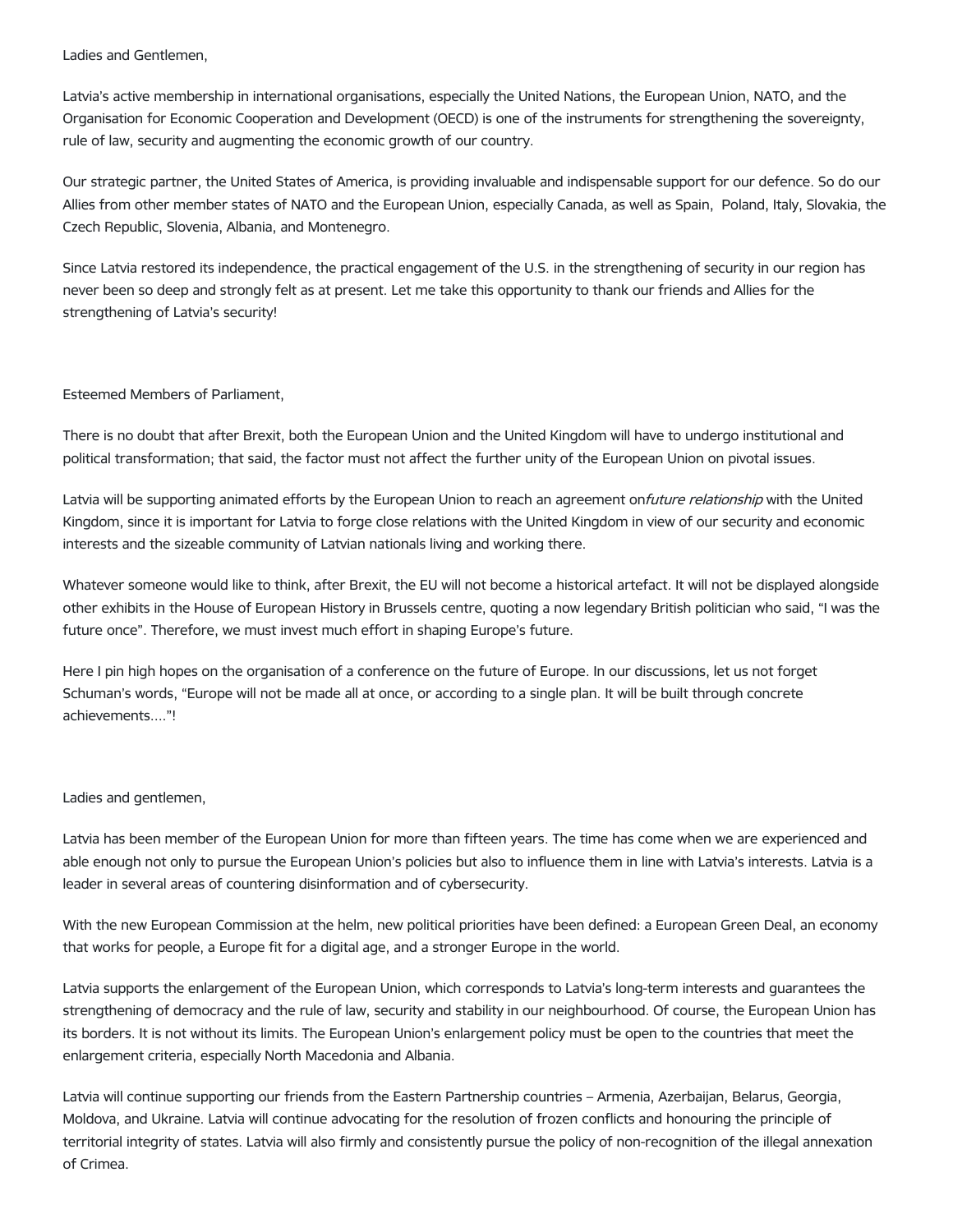The governments of the European Union Member States and of the Western Balkans and Eastern Partnership countries must realise that the European Union is about fundamental values – freedom, democracy, and the rule of law. It is also about human rights standards, a comprehension of what is true democracy and a free civic society. In other words, Europeans must act as Europeans.

### Ladies and Gentlemen,

As soon as possible, I would like to see the day when Latvia pays more into the European Union's common budget than receives from it. The main task at this point is to achieve favourable conditions for us under the European Union's next Multiannual Financial Framework.

The budget will be influenced by the United Kingdom's withdrawal from the European Union and by the new priorities. At the same time, it is already clear today that during the next budgetary period, Latvia will receive more than it contributes.

Alongside Latvia's economic growth and changes to the structure of the European Union's budget, the way Latvian institutions, local governments, businesses and the general public perceive the utilisation of European Union funds should also change. Latvia must be able to build its capacity of attracting funds from the European Union's new programmes.

I urge all sectors to get involved and actively debate the directions of the further development of Latvia in connection with the priorities formulated by the new European Commission. In the future, we must be more creative and active in order to mobilise and make use of the European Union's funding.

Looking ahead already to the next seven years, we must be able to prepare projects with a high value added and which are competitive when compared to other projects in terms of attracting funds.

There are many creative people and excellent ideas that are unquestionably at a high level by both European and global standards. Already in Latvia at the present time, goods and services in information technologies stand out as one of the fastest-growing segments in our overall exports.

Latvia has many excellent start-ups. We have got what it takes to become a leader in the introduction of 5G technologies. And this must be turned to our advantage, since 5G is about global competition on the scale of the European Union as well as a global scale.

### Members of Parliament,

A year ago, I said from this same podium on this same stage that the fight against financial crime and the compliance with international sanctions is a generally accepted norm in the Western financial world. If a country fails to comply, market mechanisms or other countries distance themselves from that country. The fight against financial crime is vital not only because the law prescribes it, but first and foremost because combatting financial crime is the right thing to be doing.

Last year, Latvia covered much ground concerning the fight against money laundering and terrorist financing. The past year was the year of concrete action. Latvia acted expeditiously and professionally in revising and adapting legislation and putting the sanctions coordination policy in order.

The evaluation report by Moneyval published yesterday gave a positive rating to our work. And with this work still underway, we hope that what we have achieved so far will also be reflected and duly evaluated in the future.

An attitude of intolerance towards money laundering is vital. Sufficient effort must be made to detect and curb such money flows as much as possible. At the same time, we want to avoid getting ourselves into situations where there is an overreaction so that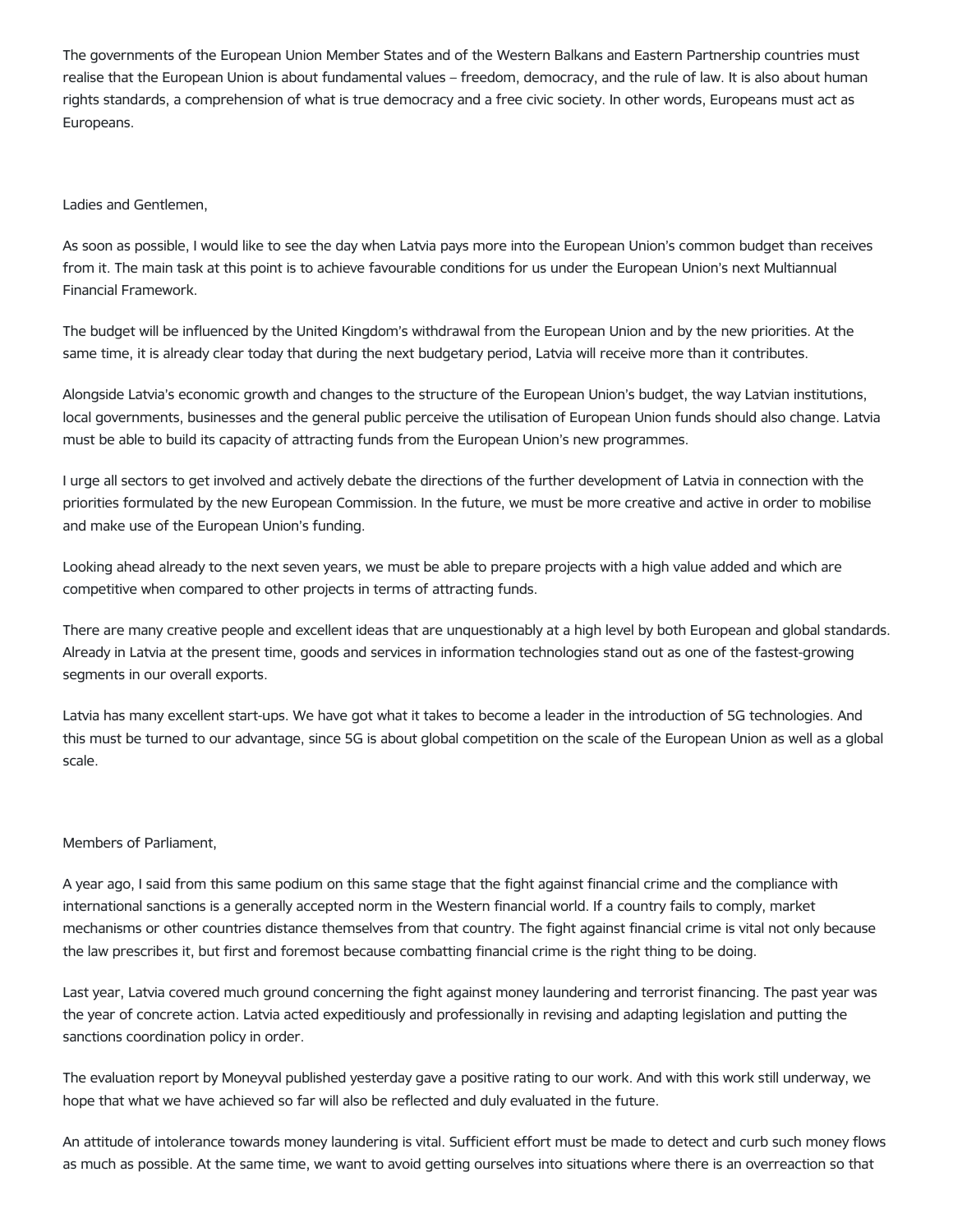honest business suffers.

In this respect, Latvia must continue working to create all possible preconditions so that the state together with the private sector find specific solutions and risk management becomes more proportionate.

Yet another valuable lesson can be drawn from our current experience and the upheavals in the financial sector in 2018. If we want to be perceived as adults instead of teenagers who clean their room only after their parents have yelled at them the third time, we should act realizing that we cannot expect others to tidy up after us.

#### Members of the Saeima,

Latvia's experience demonstrates that growth and gains in prosperity go hand in hand with being open to the world, the presence of reliable allies and the ability to take responsible decisions with regard to cultivating the attractiveness of Latvia as a trade partner and as a location for investment.

We cannot afford drifting in windless waters, to get stuck in the doldrums, or behind a screen of grey haze. We must make every effort for Latvia to be a strong and reliable partner in both business and trade as well as in the arena of international relations. The greatest responsibility lies jointly with the Government, the Saeima and with each individual.

This year, together with our European Union partners we will continue working on the signing of new free trade agreements, including with Australia and New Zealand, we are looking to the completion of an agreement with MERCOSUR, or the South American trade bloc. We are interested in the resumption of free trade negotiations between the European Union and India.

Members of the Latvian diaspora located in various parts of the world play a major role in promoting Latvia's economic relations by helping Latvian businesses to identify opportunities and partners thereby applying their professional knowledge and contacts. This is a resource that we must be sure we look to in the future as well!

The diaspora policy has evolved into an independent policy area. Our cooperation in sustaining Latvian language and culture and strengthening the connection with Latvia for children and young people is important as ever. It will continue. However, our capacity to build dynamic cooperation in business, trade, science, and sports are becoming increasingly important, and we must be able to attract expertise in the health, finance, economic and other sectors that Latvia needs.

Esteemed members of Parliament,

Latvia maintains a two-track policy in its relations with Russia – dialogue and deterrence.

We cannot ignore the concentration of Russian troops in Kaliningrad and Russia's Western Military District. This is an explicit demonstration of Russia's military force.

This is the time when historical events and commemoration days are of special importance in contemporary policy and diplomacy.

We pay homage to the millions of victims who perished during World War II. We applaud the contribution of Allied soldiers in bringing about the total defeat of Nazi Germany under Hitler.

This year marks 75 years since the end of World War II in Europe and the Far East. We understand that there would have been no free Latvia under the Third Reich.

At the same time, we condemn recent attempts by Russian officials to use propaganda as they endeavour to exonerate Stalin's aggressive pre-war diplomacy. The signing of the Molotov-Ribbentrop Pact, which resulted in dividing Europe into spheres of influence, the invasion of Poland, the occupation of the Baltic States, and the Winter War against Finland, are the direct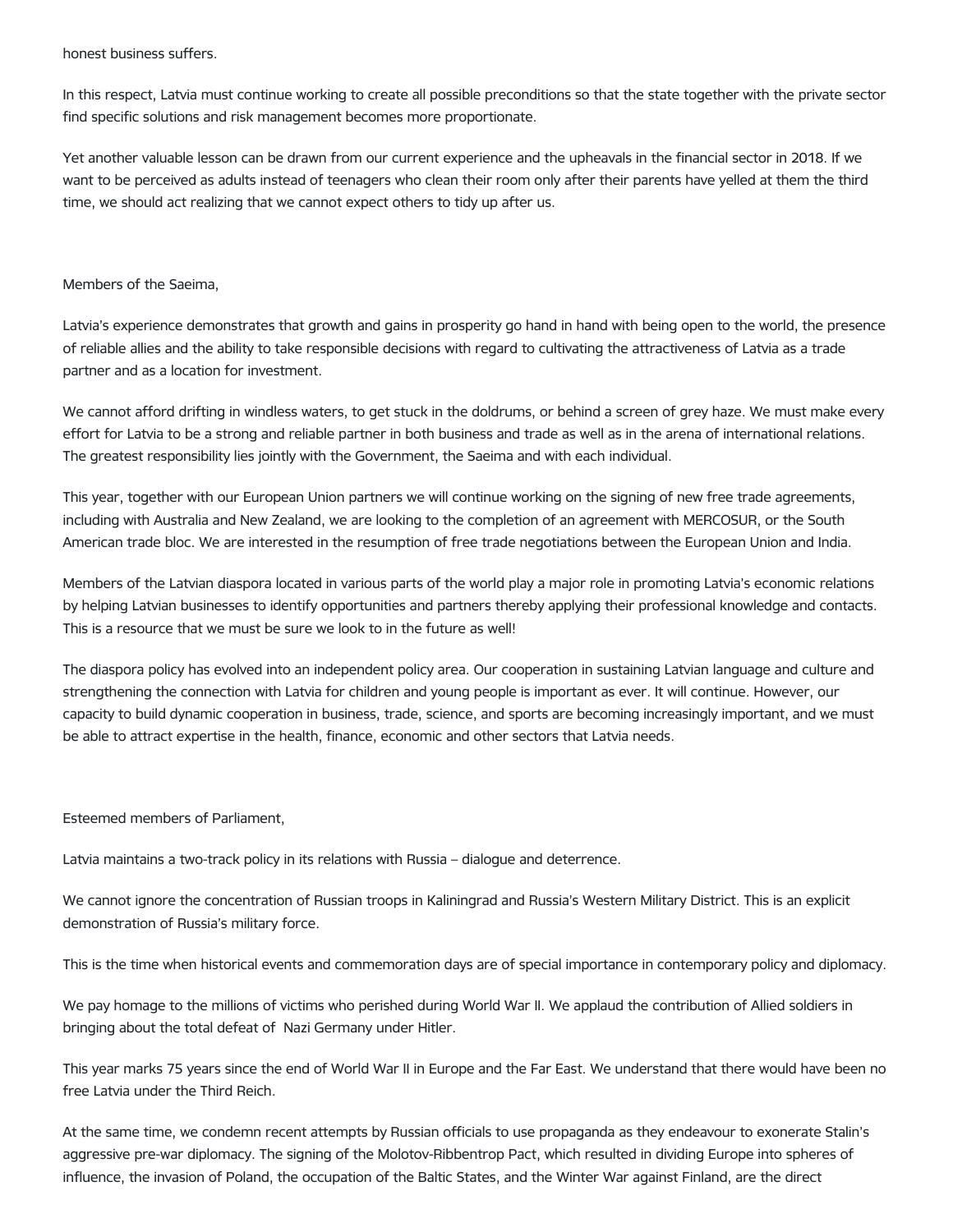outcomes of that kind of foreign policy.

The 16 January resolution of the Saeima on the 80th anniversary of the occupation of the Republic of Latvia clearly defines Latvia's position that distortions of the history of the Second World War are unacceptable and unseemly.

This aspect requires a consistent approach by the Latvian Foreign Service in explaining the historical topics and shaping an objective historical memory. Therefore, a close and concerted action and sending of a common message by the Baltic States, Poland and other Allies on the strengthening of Europe's historical memory is both of strategic and of symbolic importance.

While Russia will continue rewriting history, continue celebrating the occupation of sovereign states and continue exonerating the actions of totalitarian regimes, while also continuing its aggression against Ukraine and Georgia, any kind of security space stretching "from Lisbon to Vladivostok" is not conceivable.

# Members of Parliament,

This year we mark the 75th anniversary of the establishment of the United Nations. Although Latvia could not be among the states who joined the organisation in 1945, the United Nations (UN) was the first international organisation that Latvia acceded to immediately after regaining its independence.

In the UN and other international organisations, Latvia has consistently stood up for the compliance with international law and the territorial integrity of states. Although the UN and its bodies have been duly criticised for failure to ensure peace and human rights across the globe, the organisation remains and safeguard of international law. Therefore, Latvia recognised the compulsory jurisdiction of the UN's International Court of Justice.

In view of the current security challenges, multilateral cooperation or multilateralism, based on rules and international law, form the grounds of the international order.

In the interests of its national security and to increase its influence and visibility, Latvia has presented its candidacy for a seat as a non-permanent member of the UN Security Council for the term of 2026–2027.

For small countries, membership of the UN Security Council brings the opportunity for taking part in resolving the most acute security issues and being more visible globally. At the same time, this membership symbolises the state's maturity and ability to assume responsibility for processes on a global scale.

The campaign for the seat at the UN will become an asset by raising Latvia's profile and promoting our economic sectors globally.

For instance, this candidacy can practically benefit Latvian businesses in finding contacts and promoting their products and services. To prepare for the campaign and work on the UN Security Council, the Government shall formulate the core messages and priorities of the candidacy campaign.

In this context, the Ministry of Foreign Affairs is drafting Latvia's development cooperation policy guidelines for the coming period. Development cooperation instruments ensure Latvia's engagement and visibility beyond traditional focus regions.

Financing allocated for development cooperation should be increased. It is a practical tool in foreign policy, whereby Latvia supports positive change and development.

Excellencies, Ladies and Gentlemen,

On the eve of the 99th anniversary of the international de iure recognition of the Republic of Latvia, speaking both on behalf of